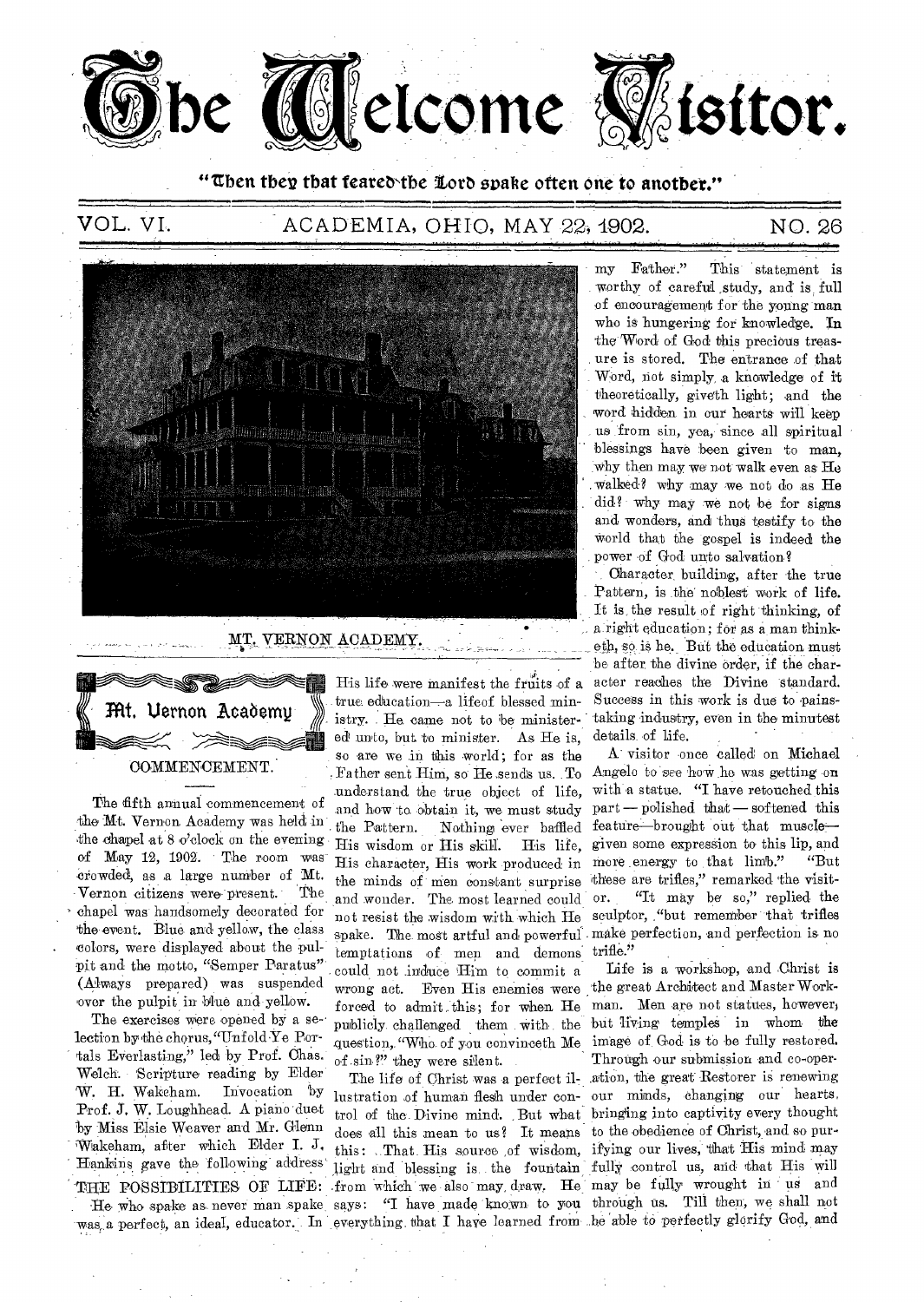to accomplish fully the work which will be preached in all the world for and Satan in the place of God. But He has committed to our hands. The a witness unto all nations before the the time has come when Satan's possibilities of life are measured by Lord comes, gives equal rights and counterfeits must be exposed, his man's ability and by his opportunities; and his ability depends largely on his education. Horace Greeley once said that " a good education, including a good trade, is a better outfit for a youth than a grand estate with the drawback of an empty brain."

The world estimates a man's ability by his success in a certain trade, business or profession. The Lord estimates ability by the success of our ministry to our fellow-men. Knowledge is power, and all power is of God hence the power to do good can only accompany a knowledge of good; and this knowledge comes alone from God. But we must also have a knowledge of the needs and conditions of men in order to apply our knowledge in their Jesus again before us. tudes of needy, suffering humanity, severing labor for others. Neither was those who love truth. He will do all ample opportunity for the application He a respector of persons. His mes- in his power to prevent them from med up in the words, "doing good." If our education is of the right kind, we will desire—not to exhibit our who received His words, and gave up tres, operas, and other places of learning, or to glorify self, but simply, and in the simplest manner, to do goad.

The man or the woman, therefore, Who is capable of doing the most good, possesses the highest education. The world's standard of education is not God's standard. Some of the highest graduates of colleges and universities are almost helpless, as far as the practical duties of life are concerned; they are hardly able  $\infty$ wait on themselves, much less to minister to the needs of other people. Life in reality is intensely practical, but with many today it is very superficial, if not artificial. There is great need of reform on the question of education, for men have almost entirely lost sight of the true idea.

The strength of a state depends upon the character of its men, and the character of its men depends on their education. The only true government on earth is the Divine government, and the only true citizens are the subjects of that government. They obey its laws because of supreme love to the Law-maker; and because they love their neighbor as themselves.

The gospel of the Kingdom, which

behalf. This brings the example of fully said that " a Christian life is faith, the love of every one, from the about;" He associated with the peo-of the life of Christ." His was a life scure soldier in the ranks. Satan ple, and thus He found in the multi-of service, of faithful, earnest, per-not-only perverts truth, 'but he hates of His knowledge, which is all sum-sage was to high and low, to rich and hearing truth. equal happiness to all who will re-character unmasked, when light and ceive it. It 'translates men from the truth must 'be restored to the world, kingdom of darkness into a kingdom and the Creator himself set forth as of light; from a kingdom which rules by force from without to a kingdom God calls every true disciple. It is which rules by love from within. His last invitation to the world. It ernment. In this again we have but terest and hearty co-operation of evone perfect Example. He taught that ery professed Christian. But such a prayer, "Thy kingdom come, Thy will movement will also arouse the wrath be done on earth as it is done in heav- of those who decide aginst the truth. en," not only in word, but in deed; Hence the necessity of being clothed for in His life only has the will of with the complete 'gospel armor, and God ever been perfectly done in this of knowing how to use effectually world. So when we go forth today to the "sword of the Spirit." This campreach the kingdom of God to the paign has been planned by the Lord world, the principles of 'that kingdom of Hosts, and He will lead the arniy, should shine forth in our lives; then not to defeat, but to victory. The and with power. Another has truth-will test the courage, the loyalty, the not an imitation but a reproduction commanding officer to the most obpoor, to Jew and Samaritan. A few were gathered from the multitudes, the gospel as they are to visit theaall to follow Him. Self-government is the only true gov<sub>z</sub> is a work which should enlist the in-

In obtaining an education, it is well to have a definite object in view, and en to the world! In cities, in towns, yet we must be careful not to be so and in country places they would narrow in our conceptions of our come in crowds. But alas! the minds of chosen work as to restrict our useful-the masses cannot be reached in this ness. Doubtless many, I trust all in way. They are intoxicated with the this school, are preparing for mis- pleasures of the world. But the sionary 'work. You are going forth Lord's hand is not shortened. His as educators, as teachers of the peo- resources are equal to every emerple. You are going to hold forth the gency. By His special providence, Word of Life so that men may both this message of light, this last gospel hear and see that the gospel is the invitation to men, has been published power of God unto salvation.

that we must "educate, educate, edu- may also go to the homes of our cate !" 'To educate is to instruct both neighbors, and read the Bible with by precept and example. But we can them, faithfully pointing out those teach only that which we do know. truths that have been so long ob-What then shall we teach? Saviour says, "Teaching them to ob-individual whose heart responds to serve all things whatsoever I have the word, who is willing to give up commanded you. This is exceedingly all and follow the Saviour. broad. Think for a moment of the ings.

stands for truth, light for darkness, Here the man who has borne to him

our message will be with authority conflict will be short, but sharp. It To this work of reform

The word has repeatedly come to us  $\,$  taken to the homes of all classes. We If the people were as ready to hear amusement, how quickly and how easily might the last warning be givin attractive form, so that it may be The scured. Here and there we find an

range of subjects in Christ's teach-ily and a small salary, is brought face It has been the work of Satan to alizes that obedience requires the givobscure the light and to pervert the ing up of his position and his salary, truth of the gospel. He has succeed- it requires a courage born of genuine ed so well, that with many, error now faith in God to follow his convictions. But when a man with a large- famto face with God's holy law, and re-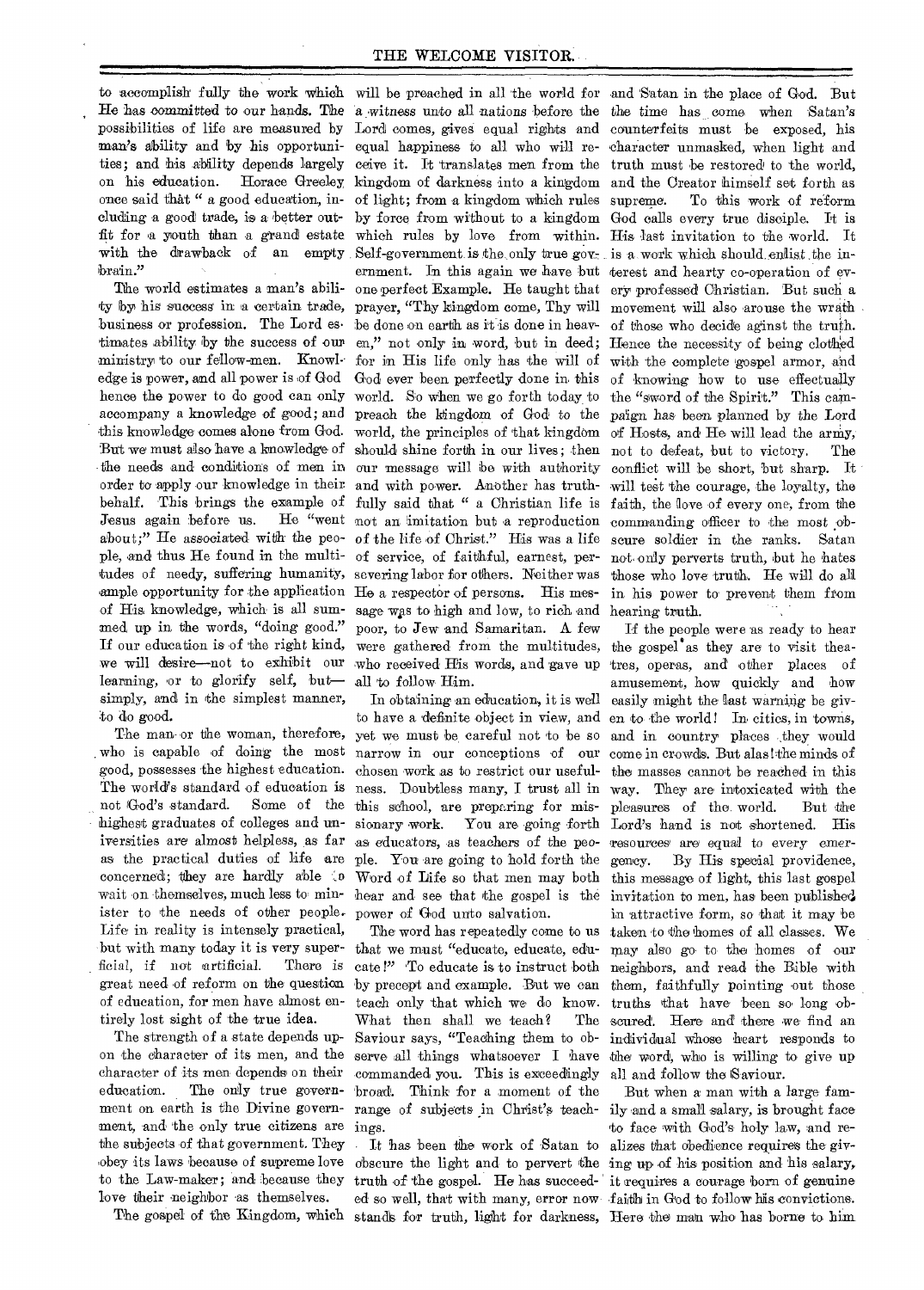## The Welcome Pisitor

ISSUED WEEKLY BY **THE OHIO S. D. A. CONFERENCE,**  ACADEMIA, KNOX CO., OHIO. PRICE: 25 OENTS A YEAR IN ADVANCE. Entered at the Academia Postoffice.

#### BIBLE WORKERS' INSTITUTE, AND CHURCH SCHOOL TEACHERS' NORMAL.

From time to time our attention has been called to the importance of maintaining church schools, until the most of us have come to recognize the church school work as a very important part of the third, angel's message. Now one of our greatest needs is competent teachers. The churches are calling for more efficient teachers. And they have a right to demand the very best that can be secured; for,

"The very best talent that can be secured is needed to educate and mould the minds of the young, and to carry on successfully the many lines of work that will need to be done by the teacher in the church school."— Test. Vol. vi., p. 200.

some special preparation to fit them church school should be the Bible; for efficient service, is appreciated by all who have given the subject careful thought. And so, after much prayer 'and careful consideration by both the Mt. Vernon Academy Faculty, and the Ohio Conference Committee, we 'have decided to hold a Bible worker, who for years has been School Teachers' Normal, beginning June 17, and continuing from five to eight weeks as the interest may demand, or the circumstances indicate. This school will be under the supervision of the Academy faculty and the Conference committee. The instructors will be men and women who have had 'actual' experience in the things to be 'taught, and so will be able to give just the practical help that is needed for those engaging in the church school work.

The place where this school will be held 'has not yet been definitely determined, but this' will be announced in succeeding issues of the Visitor. Every person expecting or desiring to engage in the church school work in this conference should immediately begin to plan to attend this church school teachers' Normal. Most liberal terms will be offered to those who are considered competent to take this course of training 'to fit them for the

pleased to correspond with any who the Bible workers into, church school portunity to get special help in the wish of the Ohio Conference Comchurch school work. Detailed information will be given to all who apply. Address' W. H. Wakeham, Educational Sec.

### OUR BIBLE WORKERS, AND THE CHURCH 'SCHOOL TEACHERS' NORMAL.

Why should our Bible workers attend the Ohio Bible Workers' Institute and Church School Teachers' Normal?

1. Because every Bible worker should be fully informed concerning, and in harmony with the forward movement along educational lines, and able to throw their influence in favor of Christian education in the churches or in new fields wherever they may labor.

That all who enter this work need few facts. The leading text book of a 2. Because we hope to enlist many of our Bible workers in the Church school work. This may not at first seem advisable; 'but let us consider a 'and "here children are to be instructed in the special truths for this time, and in practical missionary work."— Test. Vol. vi., page 203. Now who should be better fitted to give such instruction to our children than the teaching the special truths' for this time? Again, the 'church school teacher should be able to work for the church, enlisting the co-operation of the parents in the work of Christian education. Who can do this work better than those who have had experience in 'working with, and for the churches, especially in our large cities ?

3. Because many of our Bible workers have had experience in teaching in the public schools in the past; or have taught for years in our Sabbath schools; or have conducted children's meetings in connection with tent efforts, or 'at our camp-meetings. All of this has given them an experience that is invaluable. Why should we not utilize some of this experience in the church school work, especially now when there is such a crying need for experienced church school teachers?

Perhaps some one is now ready to stead of being diminished  $\frac{1}{N}$ .

church school work. We should be inquire, do you expect to turn all of desire to avail themselves of this op- teachers? I reply that it is not the mittee to dictate to any one what his or 'her individual work shall he; but we 'hope that a large number will see the importance of the church school work enough to consecrate their lives to the cause 'of Christian education in , the most needy departments. And so we want every Bible worker to attend this summer school that they may come in full touch with our educational work, and be enthused with the spirit of it. And we are ready to express our convictions that if every-Bible worker in our state should enter the church school work next fall, the cause of God would not suffer in the least by such a movement.

> But, some may ask, do you think the Bible work is a failure, and should be dropped? By no means. Permit me to offer a few suggestions. There are many younger inexperienced persons who might not be successful in teaching a Church school under existing conditions who could do acceptable work in new fields as Bible workers; for all experience teaches that it is much less difficult to teach the special truths for this time in new fields than it is to work in old fields of labor. And so, dear Bible workers, we are simply asking you to engage in a more difficult work, for which your past experience has fitted you, that others may come in and have the experience you have had.

> Again, when a Bible worker goes into a church to teach a Church school she will see many opportunities to give 'Bible readings that she 'cannot possibly fill. Then she will begin to look around for help, and will find members in the church who will (with a little help and encouragement such as the Bible worker is fully competent to give) be able to meet and fill all such opportunities. This will result in great blessings to 't'he members of the church as *'a* whole. And' thus the Bible worker will stand 'as a true educator, and in a short time will be giving more Bible readings. through the members of the church' than she could possibly give herselfwere she to devote her entire time to the work, and teach the church school besides. So that the Bible work in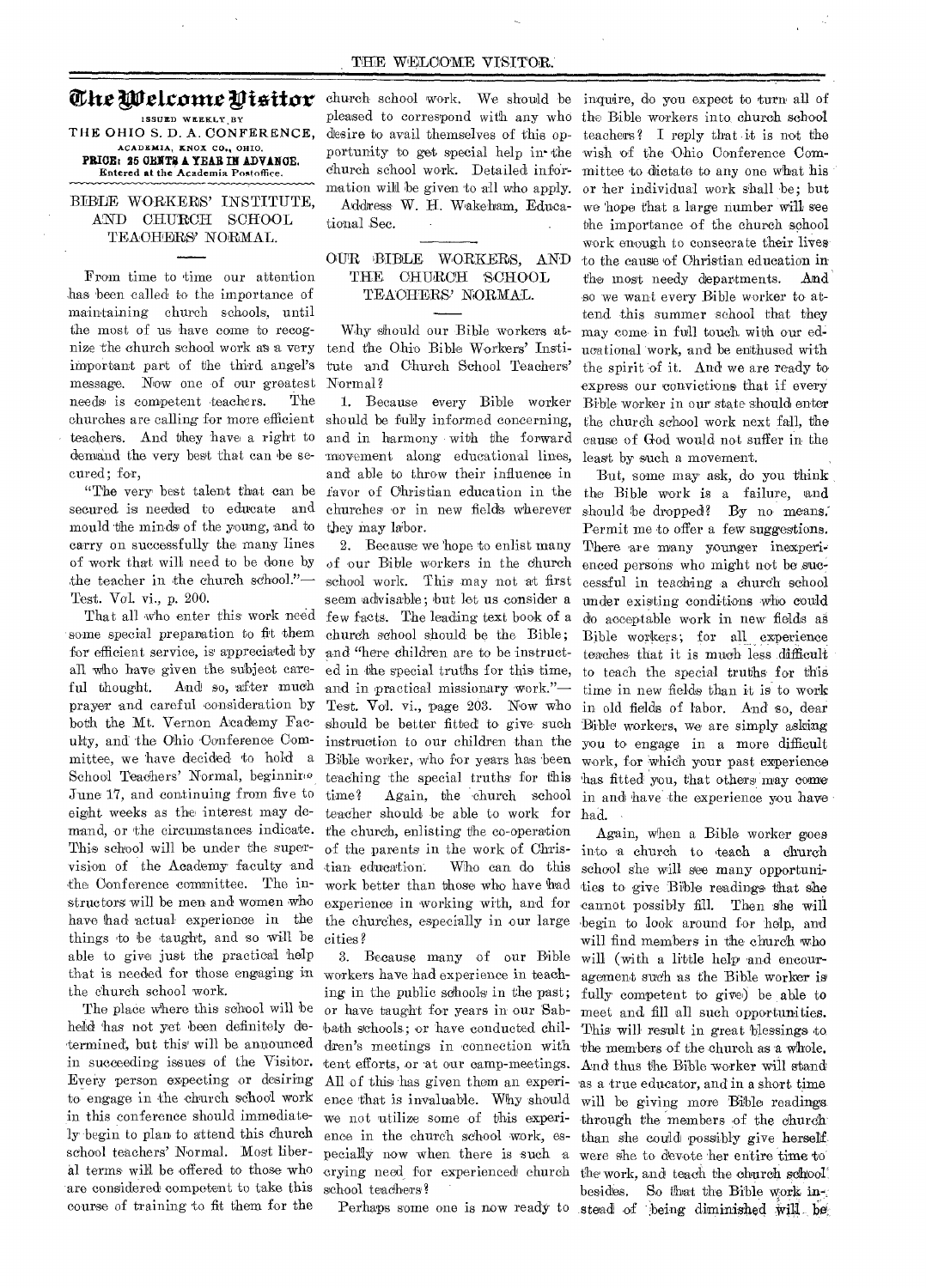greatly multiplied.

The time has come when every worker must be an educator, a trainer of workers. In this way the message will go with rapidity and power.

W. H. Wakeham. y y y THE SUMMER ASSSEMBLY.

From 2,000 churches comes a call for well-trained teachers. Wherever there is a church there should be a Christian teacher. It cannot be expected that a person educated in the public schools will know how to teach a Christian school without making a study of the principles and methods to be applied when the Bible is the basis of the education. Justice demands that teachers have an opportunity to take some training. This fact has appealed to the General Conference Committee, to. Conference presidents and educational laborers and the way has been prepared for such a training.

From June 12 to August 20 there will be held at Berrien Springs, Mich., on Emmanuel Missionary Callege farm, a summer school for teachers and Christian business men. Tuition is free, rent is free, and a student's only regular expense will be for board. Board will be served on the European plan.

Has Gad called you to teach? Do you know of persons who should. be in the work but who are not because they are in need of training? All such persons should read the announcement of the summer assembly. Send for one for yourself and friends.

Address E. A. Sutherland, Berrien Springs, Mich.



In view of the increased cost of stock, it hag been decided by the stockholders of the Pacific Press Publishing Company to make a uniform rate Our Little Friend of 45 cents for five or more or more copies. This rate will go into effect June 1. We trust that all will remember this when ordering Our Little Friend.—

# Ohio Tract Society. NOTICE TO ALL THE WORK-ERS.

We desire all the workers to let us know what kind 'of tracts they will want in their tent work this summer.

Mail has so' increased on tracts that of the 'Sunday-schools in Bowling can be sent by freight or express. our supply. Please let us hear from you immediately.



Killbuck, Ohio.

Dear Welcome Visitor—I would like to say a few words in reference to the Object Lesson work. When this work first started I sold a few copies to my employes without any trouble. I have not done anything since, until recently. Brother J. 0. Miller came here in the interst of the Object Lesson work, and wanted me to enlist, so I made up my mind to go out and try. I knew that I could do nothing of myself, so I sought the Lord to go with me.

I spent two days canvassing and took 13 orders. When I meet a man that I have been dealing with, I sell the book from a business standpoint. I sell the book to others on its merits. I find this to be an easy matter. One lady said she did not want the book and told me not to waste my time in showing her the book; but I appeared not to hear her. When I came to the parable of the seed sower and told her of the love of Jesus and how He left His exalted position in 'heaven and came to this dark world to 'tread the winepress alone, I looked up and found her in tears, when just a little while before she had so stoutly refused to look at the book. 'She took the hook.

We have thirteen members in our church, and nearly half of them are either aged or too young for the work, but we will all do what we can. Myself and wife have sold and taken orders for thirty books. I trust that all will take courage and go forward in this work. Let us remember that it was When Saul was little in his own eyes that he was appointed to be king over Israel. By the help of the Lord we expect to sell our quota.

G. C. Quillin.

Bowling Green, Ohio. Sunday, May 11th, I attended

it will be necessary *for* the workers Green, and the minister invited me to order a larger quantity so they to speak to the people, which I did, We desire to know, so we can lay in for fresh food from the throne of God. and the people seemed to 'be hungry

> I let the Lord have His way and He fed the people. The minister announced another meeting for that evening. As he could not be there he turned the meeting over to me and told me to do the Lord's will.

> The noise went abroad and the church was well filled. My text was Mal. 4:5, 6. After the discourse I told thein about Object Lessons and the result was I sold four for cash and took one order, and others said they' would tell me later what they would do. I am of good courage in the work.

#### G. P. Gaede.

#### 'CANVASSERS' REPORT.

G. P. Gaede—Delivered 5 Object Lessons. Orders, 1 Object Lesson. Value, \$7.50.

F. E. Wagner—Orders, 15 Coming King. Value, \$15. Delivered 21 Coming King. Value, \$21.

• Mary Hubble—Orders, 4 Gt. Cont., 6 Coming King, 27 Life Boat. Value, \$15. Delivered 3 Gt. Cont., 5 Coming King. Value, \$13.25.

Fred C. Webster-Orders, 12 Object Lessons., 9 Steps to Christ. Value, \$19.50. Delivered 64 Object Lessons, 2 Coming King, 6 Steps to Christ, 1 Sunbeams. Value, \$87.

G. W. Spies-Orders, 9 Coming King, 3 All Sorts, 7 Primers, 1 Cats and Dogs, 1 Glorious Appearing, 1 Bible. Value, \$16.75. Delivered, 15 Coming King, 10 Primers, 1 All Sorts, 1 Cats and Dogs, 1 Glorious Appearing, 1 Bible. Value, \$22.

W. E. Bidwell-Orders, 7 Object Lessons, 3 Steps to Christ, 2 Primers, 8 Best Stories. Value, \$13.75. Delivered, 1 Steps to Christ, 1 Primer, 2 Best Stories, 1 Testament, 492 pages of tracts. Value, \$2.26. n yr Re

We understand that the Dayton and Springfield Sabbath schools each held a convention recently. The Sabbath school at Green Spring will hold one May 23-25. We hope that these schools will send a report of these 'conventions to the Visitor, and thus encourage others in this good work.

The Conference Committee held a meeting Tuesday, May 13.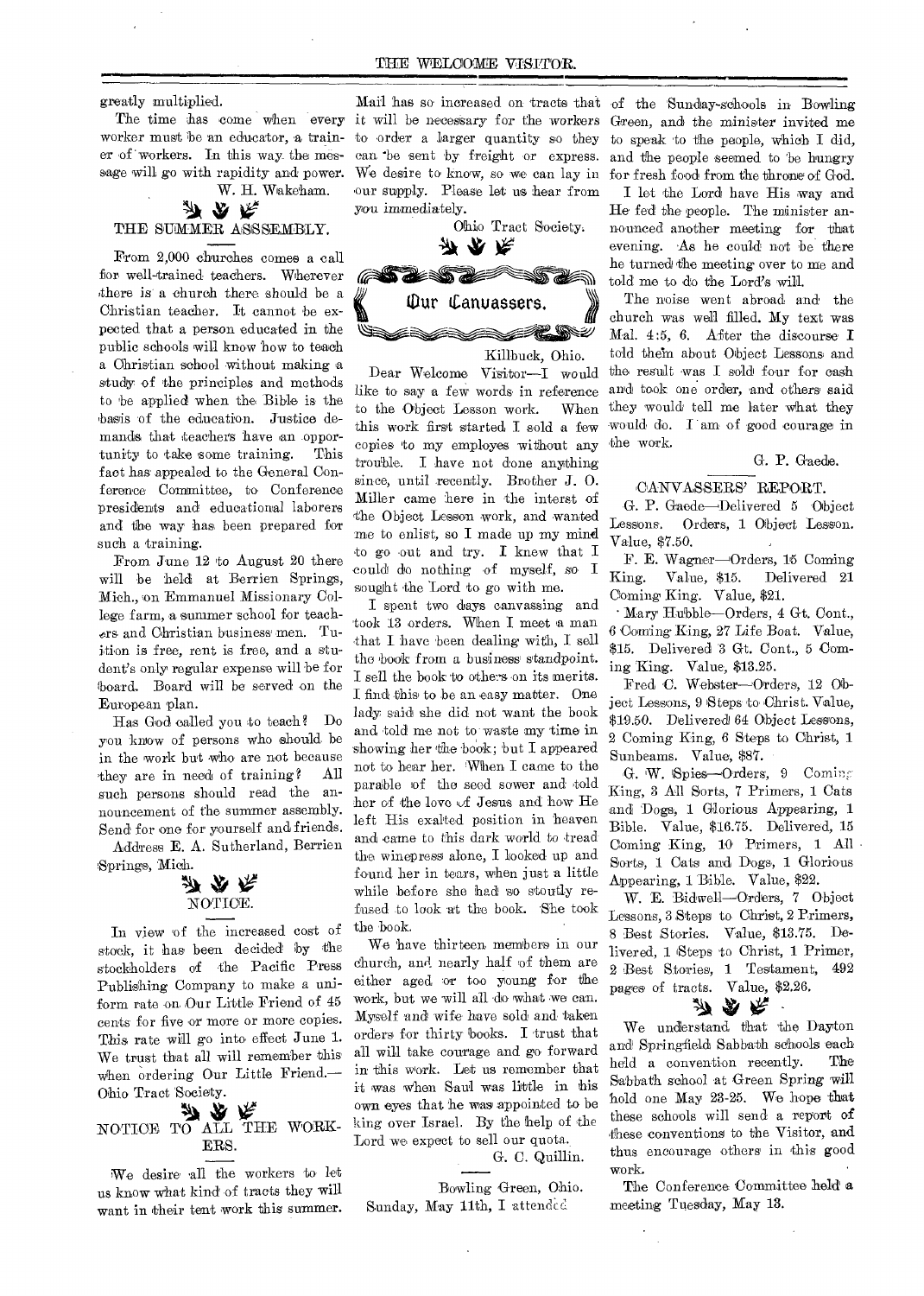faith in the promises, in order to give society, just the same. All these necessary encouragement at this crit-practical 'things, and many others, ical moment. It may be that upon which your own study and experience this decision the salvation of souls is will suggest, constitute an important resting. As soon as the decision is part of an all-round education; yes, a made, then Satan renews his efforts; practical Christian education. for it angers him when his subjects join the ranks of King Emmanuel. at the' Pattern, our Example. Thirty Suppose this brother does lose his po-years of His life were spent in manusition, and has no means of support-al labor. No doubt much of this time ing his family; will the Lord forsake was occupied in the study of the him? At this point the education of Scriptures, in connection with the a gospel worker is brought to a prac- book of nature, and that in this model tical test. What can be done for this school He obtained the knowledge man who is thrown out of employ-which so perfectly qualified Him for ment, and does not know how to em-His special ministry. He was never ploy himself? If from a practical baffled by an emergency, but always knowledge of some business or trade, met the most ingenious intrigues' of this man could receive some sugges- men and of Satan with calm compostions and some instructions, he might ure, having the assurance that the easily be put in the way of supporting wisdom of God and the power of God himself and his family, independent were His because-He always did those of an employer.

gebra, of Greek and Hebrew is all no special value in an experience of this kind—and every one who has labored successfully in gospel work can testify that such experiences are not uncommon.

economy is also most essential. economy I mean now the curtailing that love God. We shall always see of expenses. If daughters could make imperfections in ourselves, but we are the clothing for the family, 'it would to remember that our righteousness save many dollars in a year. If they will always be as filthy rags, and that knew the best, the most healthful only in Him are we complete. kinds of food, and how to prepare them, they would save sickness and be achieved without courageous, perdoctor bills, and thus also full time sistent labor. By the power of the gained. Christians spend thousands are made possible. A young French of dollars in' furnishing their homes officer used to walk about his apartwhich might be saved to carry the ments exclaiming, "I will be marshal Bread of Life to the famishing. Im- of France and a great general." His provised, or home-made furniture, ardent desire' transformed the poswill many times answer the same pur-sibility into reality, and he died a dispose, and be equally comfortable, tinguished commander and a marshal though perhaps not so ornamental as of France. the expensive articles purchased in the shops. However, the home-made was repairing a magistrate's bench furniture has another advantage—it with unusual care, and when asked gives 'the boys employment for both the reason, he replied, "Because I minds and hands, which is no small wish 'to make it easy 'against the time consideration in family government. when I come to sit upon it myself. The boy who can repair his own boots, And, sure enough, the carpenter lived can mend a broken wagon or plow, to sit upon that very bench as a magand can even set a broken istrate. and can even set a broken<br>bone in an emergency, is the boy who has had the true is in harmony with the Divine will, idea of education. He has the kind and if he, is by faith connected with that is useful, not merely ornament- the Arm of Strength, all things are the darkest parts of the earth--if

A knowledge of square-root, of al- are often shorn of their strength beright in its place, but it would be of or their fellow men, rather than God. What is Christianity? Look again things that were pleasing to God. Men cause they seek to please tnemselvs

A practical education in domestic tian experience, believing that all The standard of Christian life in Christ is not given to discourage us, though it might have that effect because of our repeated failures, if we did not view it in the light of Chris-By things work together for good to them

and full strength for labor would be will, results apparently impracticable Nothing that is worth having can

The story, is told of a carpenter who

Man's- will is free, and if this' will

the light also needs an unwavering al. But he will be an ornament in possible; for is it not written, "All things are possible to him that believeth?" In the Christian life and: work this will power is especially important, and if directed and controlled' by the Divine mind, it gives us victory over self and over all opposing influences.

> One of the most courageous of Christian missionaries was Wm. Carey, who labored in British India. Himself the son of a shoemaker, he *was* 'supported in his labors by 'Ward; the son of a carpenter, and Marsham, the son of a weaver. By their untiring efforts a college was erected at Serampore, sixteen flourishing missions were established, and the Bible was translated into sixteen languages. Carey was not ashamed of his humble origin. When at a governor-general's table, 'he 'overheard one officer ask another 'officer whether, Carey had not once been 'a shoemaker. "No sir, only a cobbler," exclaimed Mr. Carey. When a boy he was one day climbing a tree, and his foot slipped, and he fell to the ground, breaking his leg. After many weeks of confinement in bed, and when his leg had recovered so he could walk without support, the very first thing he did was to go and climb that Same' tree. It was this dauntless courage, accompanied with the Divine endowment, that so eminently qualified this heaven-sent messenger for his life work.

The Lord 'has not given to every 'one' 'the talents, the qualifications, or the,work of \a Carey, but He' has committed to' every man 'his own work. To every willing mind this work will be revealed, also the power and the grace for its acomplishment.

To somebody the call is still sounding, "Come over and help us:" And the command of the Master is "Go," and delay not. The testimony comes to us in no uncertain tones, that just now is the time to work in foreign fields. 'Brave and loving 'hearts' are needed—men with the power of adaptability, who will be all things to all men in order that they may win some.

In this time of national prejudice and race hatred, it would be well for us to know nothing but Jesus Christ and Him crucified. If He is revealed in us, then we' can preach Him among the heathen. If His mind is in us, and holds full control, we will cheerfully go to the heathen, even to